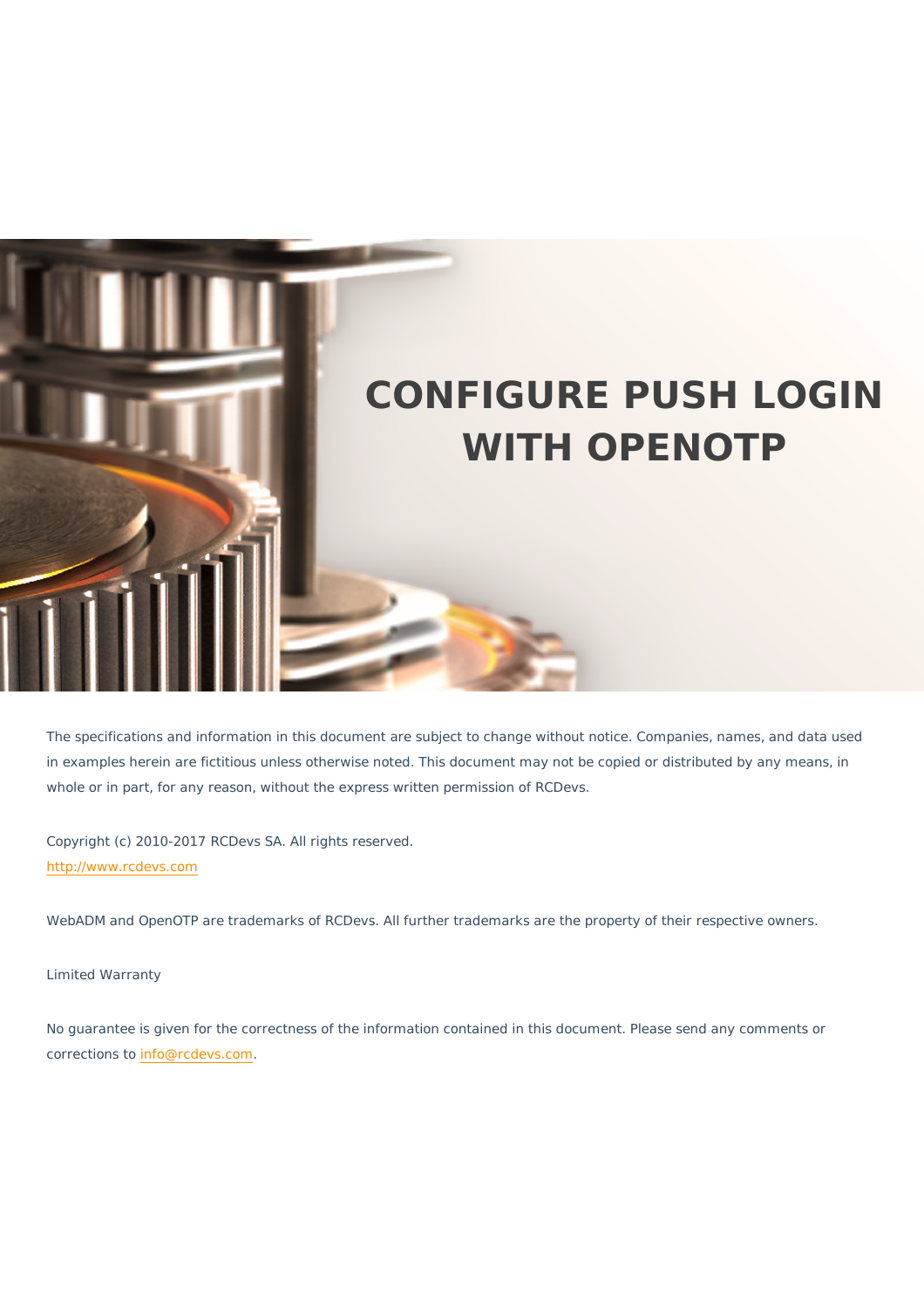# E Configure Push Login with OpenOTP

[PUSH](https://docs.rcdevs.com/tags/push-login) login [Web-Service](https://docs.rcdevs.com/tags/web-service)

# 1. Background

This document describes how to set up Push Login infrastructure, using WebADM, OpenOTP Push Server and optionally WAProxy.

OpenOTP is the RCDevs MFA Service running on top of the RCDevs WebADM platform. OpenOTP itself is composed of several server applications and components that provide secure and reliable authentication of users connecting to applications, online services, intranet, extranet just to name a few. OpenOTP relies on proven technologies and open standards, such as OATH (the initiative for open authentication), HOTP / TOTP / OCRA, Radius, LDAP.

WAProxy is an HTTP(S) reverse proxy for WebADM. While any reverse proxy should be able to fill the role, WAProxy is preconfigured to work securely with all the features of WebADM and thereby is recommended. WAProxy handles basic load balancing, failover and both server and client certificate setup with the least possible amount of configuration effort.

Push Server for OpenOTP Token is a service provided by RCDevs. This service is free for RCDevs customers with an Enterprise Licence. Those using a freeware OpenOTP license (limited to 40 users) must create a [freeware](https://cloud.rcdevs.com/freeware-license/) license to communicate with RCDevs cloud services. Once freeware license is created, you receive an email with a link to download your license.key file which must be located in /opt/webadm/conf/ folder.

For more information about RCDevs OpenOTP, please refer to documents at RCDevs [OpenOTP](https://www.rcdevs.com/products/openotp/).

For more information about RCDevs WAProxy, please refer to documents at RCDevs [WAProxy.](https://docs.rcdevs.com/howtos/waproxy/waproxy/)

## 2. Deployment Scenarios

#### 2.1 Applicable for WebADM 1.x versions

**Scenario 1**

**Scenario 2**

**Scenario 3**

### 2.2 Applicable for WebADM 2.x versions

**Scenario 1**

**Scenario 2**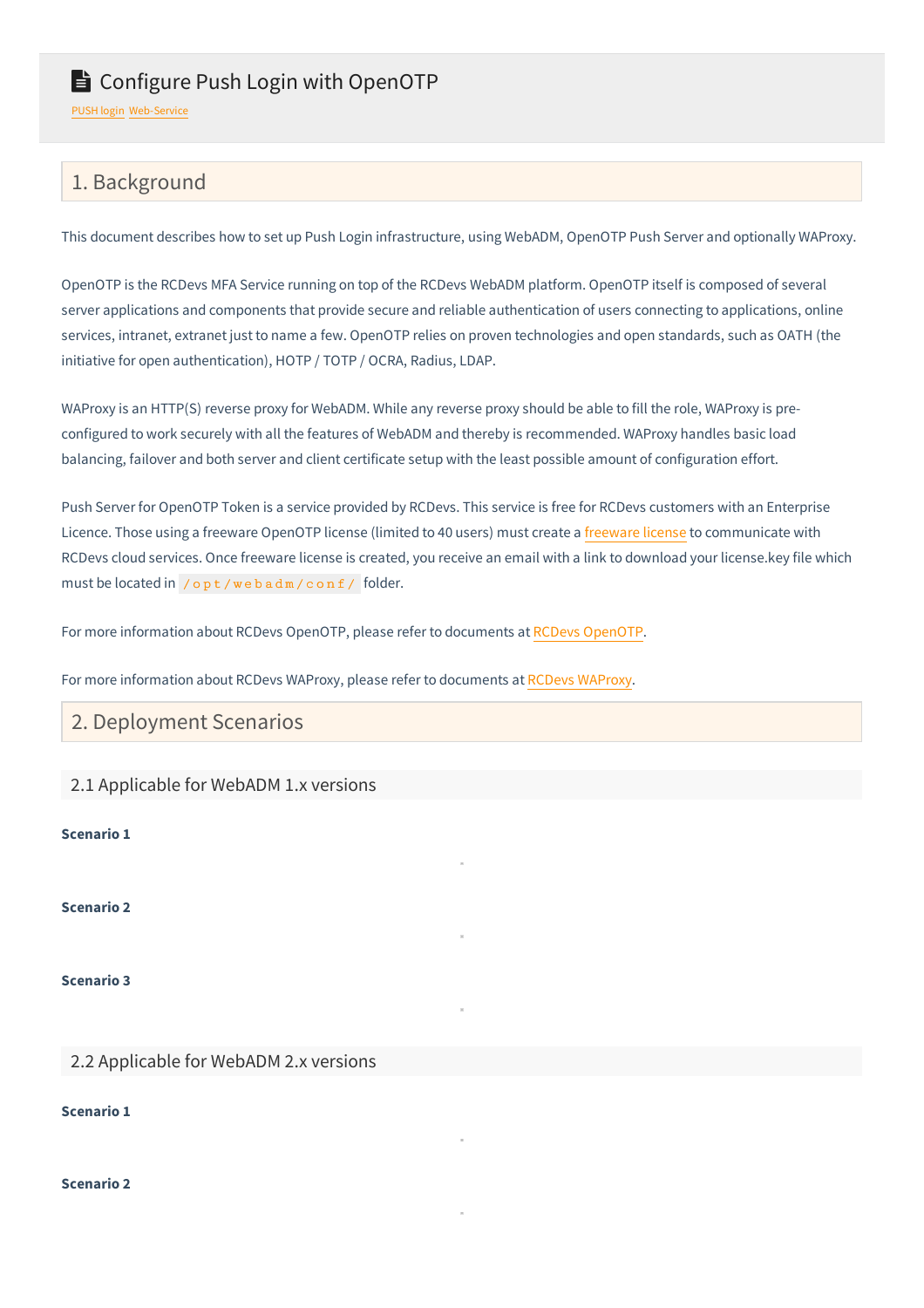# 3. Installation of Required Components

For installation and basic configuration of WebADM, OpenOTP and WAProxy, please refer to manuals available at RCDevs [Documentation.](https://docs.rcdevs.com/)

# 4. Deployment Scenarios Described

**Scenario 1**: This scenario includes RCDevs WAProxy on DMZ, avoiding WebADM/OpenOTP servers to be exposed on the Internet. This setup is recommended as being the most secure of the three options.

**Scenario 2**: This is a relatively simple setup with no reverse proxy at all. WebADM/OpenOTP are exposed to the Internet and communicate directly with Push Servers and with end-users' mobiles. This scenario is recommended for testing purposes.

**Scenario 3**: This scenario is similar to Scenario 1, however with the possibility of using an existing Internet-facing Web server as web reverse proxy, rather than WAProxy. You can install RCDevs sample proxy script on your existing web server and this script will act as a reverse proxy as to your WebADM/OpenOTP servers.

The RCDevs sample proxy script can be found on your WebADM installation.

/opt/webadm/websrvs/openotp/doc/token\_proxy.php

### **Note**

Please note that your web server have to support PHP and CURL.

# 5. Scenario 1: WebADM Configuration & WAProxy

This chapter describes the configuration of Scenario 1. The chapter assumes you have a working WAProxy already in place. If you do not have WAProxy yet set up, please refer to WAProxy installation and [configuration](file:///var/lib/jenkins/jobs/docsite_prod/workspace/public/howtos/waproxy/waproxy/) manuals

Once your WAProxy is ready, go to your WebADM server to set up the communication to work between your WebADM and WAProxy.

Edit the file /opt/webadm/conf/webadm.conf.

Find the section with WAProxy configuration and edit it: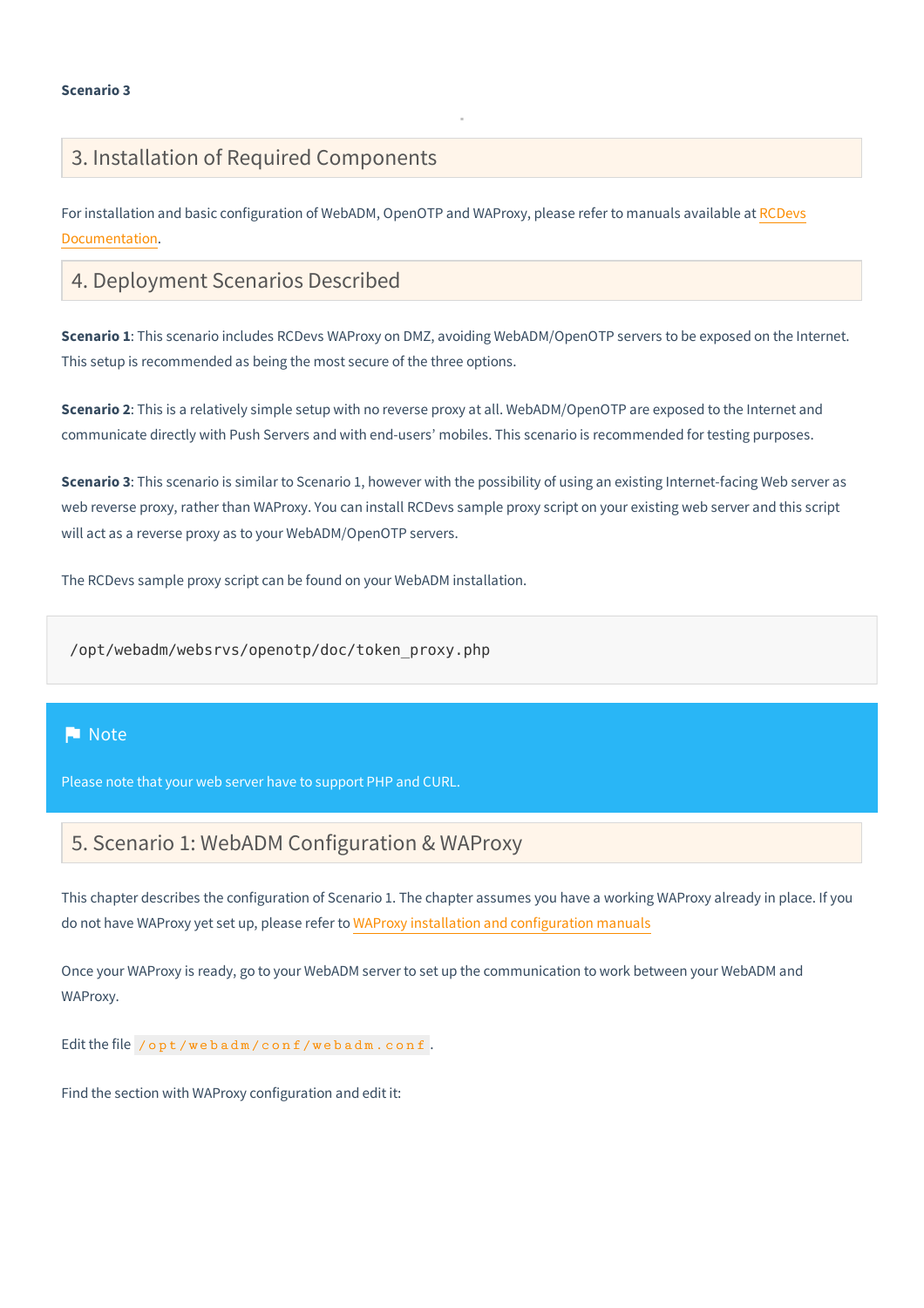waproxy\_proxies "192.168.3.150" # Private WAProxy IP who will contact the WebADM server

waproxy\_pubaddr "wa.yorcdevs.com" # The public DNS name of your WAProxy server

After editing webadm.conf file, restart WebADM services:

service webadm restart

After that, log in on WebADM GUI as Administrator.

Now, for each application available in WebADM, you should see a new option named Proxy WebSrv which appears in the products configuration pages.

When this option is activated for a given application, the application will then become available and accessible through your public WAProxy.

For example, to publish WebADM Self-Desk application:

Go to Self-Desk configuration settings and enable WAProxy WebApp as depicted in the picture below.

 $\overline{\phantom{a}}$ 

Save changes. Go to your WAProxy server URL and you should see your Self-Desk there published.

 $\overline{\phantom{0}}$ 

## 6. Scenario 2: WebADM/OpenOTP in DMZ

If your WebADM/OpenOTP servers are already exposed on the internet, or if you simply like to test Push Login, then you do not need to deploy a WAProxy server or the RCDevs Mobile Proxy Script. The URL your phone will contact upon receiving a push notification will simply be the URL of your WebADM/OpenOTP server(s). So there are no configurations needed for this scenario. However, note that the Mobile URL Endpoint setting in Chapter 8 must be configured as follows:

#### <https://webadm.yorcdevs.com/ws/openotp/>

Where webadm.yorcdevs.com is a public URL of your WebADM server accessible from the Internet.

## 7. Scenario 3: Mobile Proxy Script

The mobile proxy script must be used when your WebADM/OpenOTP servers are not exposed on the Internet and when WAProxy is not used. This sample PHP script must be placed on a web server already exposed on the Internet.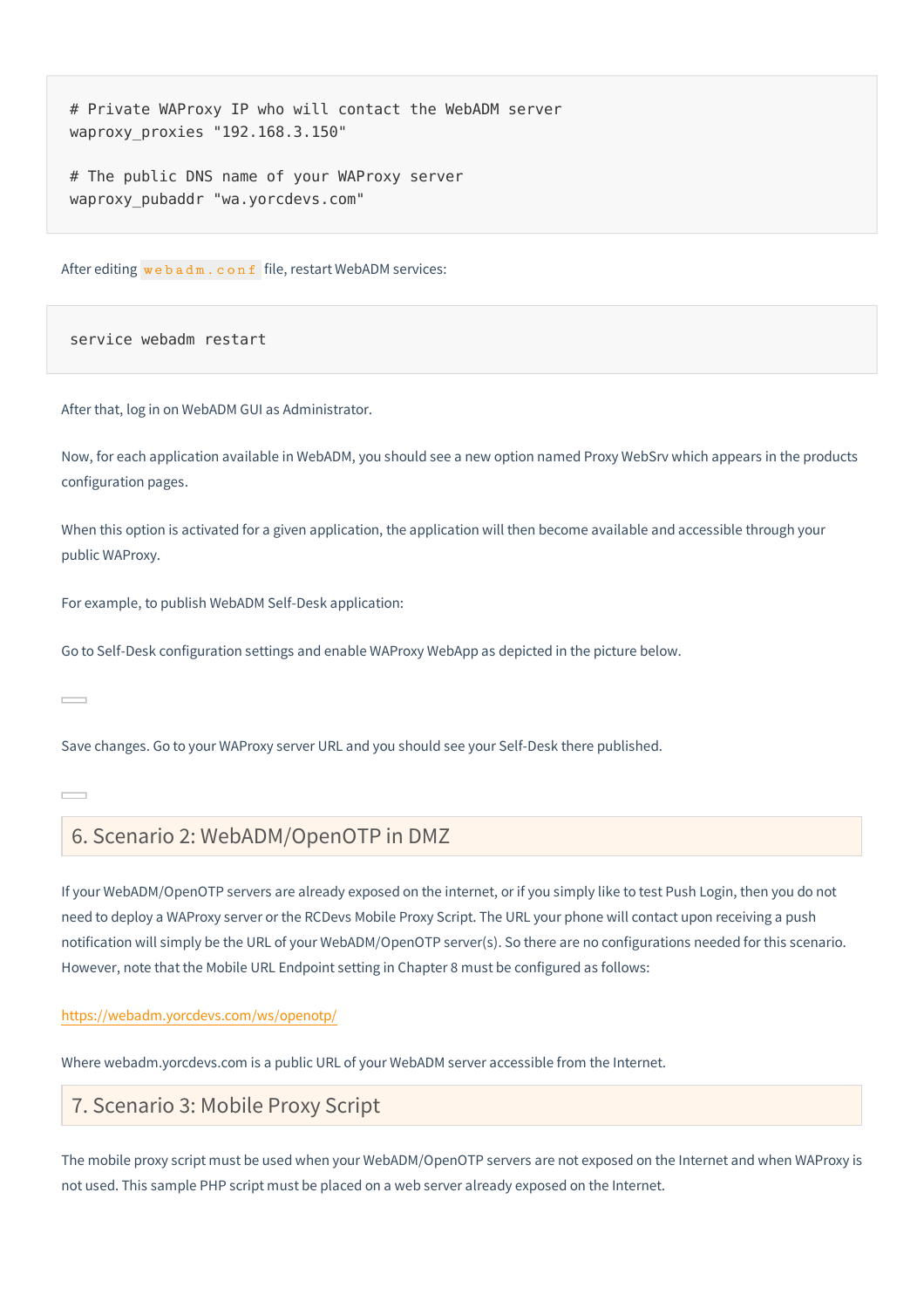Configure your Apache, or similar web platform capable of supporting PHP, deploy the proxy script and define the URL that will be called by the mobile in the OpenOTP configuration.

### **Example**

<https://myserver.com/mobile/>

### **A** Important

You must change the default start pages of your WebServer to "token\_proxy.php". Or you must simply rename "token\_proxy.php" to "index.php" if "index.php" is one of your default start pages.

Edit the Mobile Proxy Script and configure your WebADM/OpenOTP backends servers:

```
### My 1st WebADM Server
$endpoint_url = "https://192.168.3.54/ws/openotp/"
```

```
### My 2nd WebADM Server
$failover url = "https://192.168.3.55/ws/openotp/"
```
These are the URLs to which your Web server and Mobile Proxy Script will forward the mobile response to, the same manner as WAProxy would.

# 8. OpenOTP Configuration & Push Servers

This chapter describes how to configure WebADM/OpenOTP to connect with RCDevs Push Servers.

Please note that Push server option is only available since WebADM 1.5.3.

To configure OpenOTP with Push Server, you need to go to WebADM web interface and select Application tab, under which you should select the CONFIGURE link under MFA Authentication Server .

On the following page go to Mobile Push section, where you can enable Mobile Push and configure the Mobile EndPoint URL. This is the URL contacted by mobile and thereby must be accessible from the internet.

### **Note**

The /ws/openotp/ at the end of the URL is default for WAProxy (scenario 1).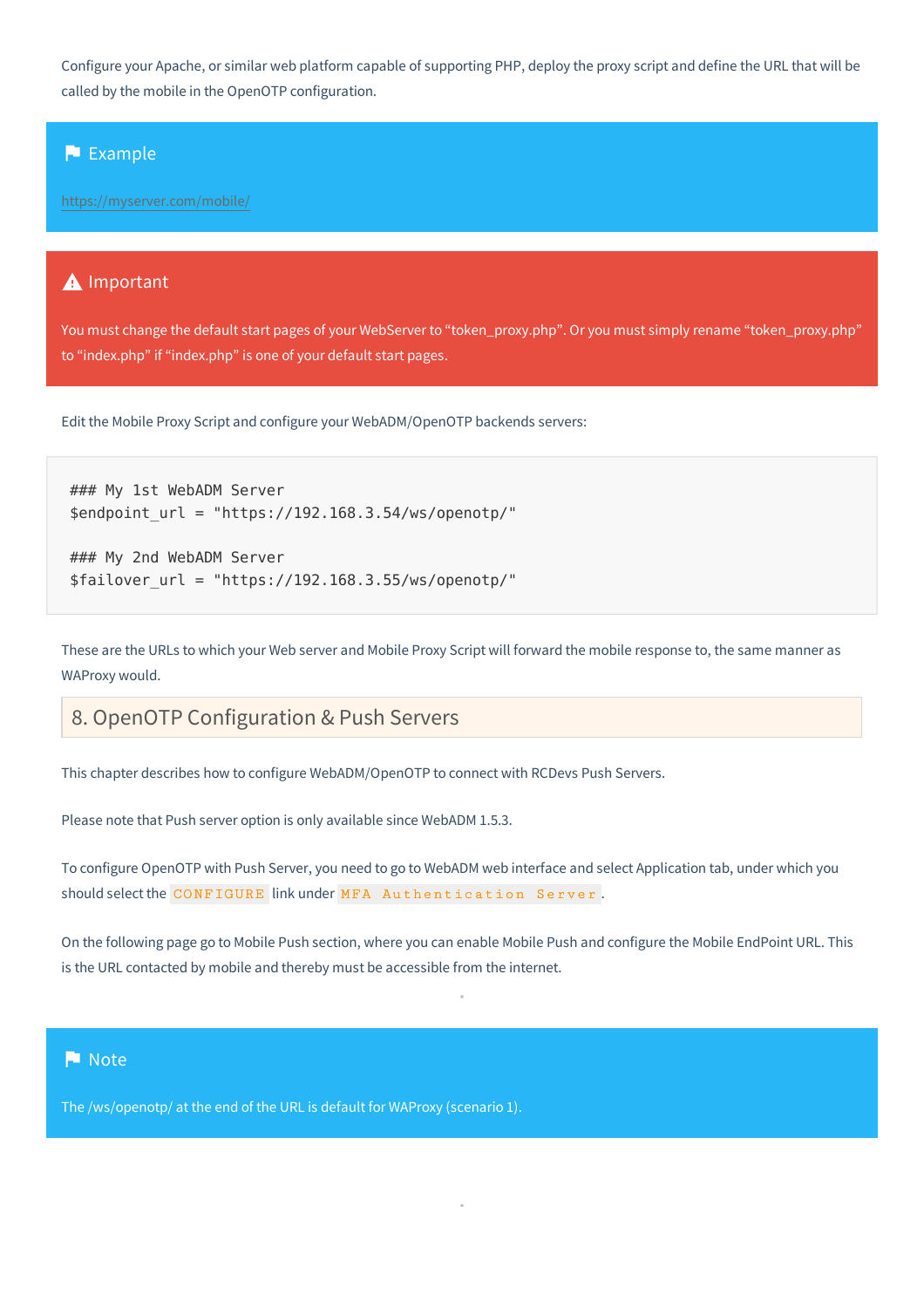### A Mobile Response Timeout

The Mobile Response Timeout setting can be adjusted if you want to have the push notification available more than 30 secondes on your phone. Be carrefull with this setting in case you increase it, it will impact all the other timeout like the challenge timeout, or idletimeout on other product. If you are not sure how to configure all other timeout on your clients consuming OpenOTP then keep the default value.

e.g : If you configure the Mobile Response Timeout to 60 seconds, you have to increase the login timeout to 75 secondes on every clients/systems using OpenOTP.

If you are setting up scenario 2 then set the address of your WebADM server, i.e: <https://webadmserver.mycompagny.com/ws/openotp/>.

/ws/openotp/ is default URL for WebADM/OpenOTP sitting in DMZ.

If you are setting up scenario 3 then set URL to point to where you installed Mobile Proxy Script.

### **Example**

https://myWebSrvURL/mobile/

### 8.1 Applicable for WebADM 1.x versions

The last step is to configure the push server location to WebADM. This is done in /opt/webadm/conf/servers.xml.

```
<PushServer name="Push Server"
host="push.rcdevs.com"
port="7000"
user=""
password=""
 ca_file="" />
```
Restart WebADM services to changes takes effect.

### Note

Customers with RCDevs Enterprise Licence will not need to set user & password.

push.rcdevs.com is a DNS name for redundant infrastructure. The actual resolved IP for push.rcdevs.com can change, so it is recommended to use the DNS name instead of the IP.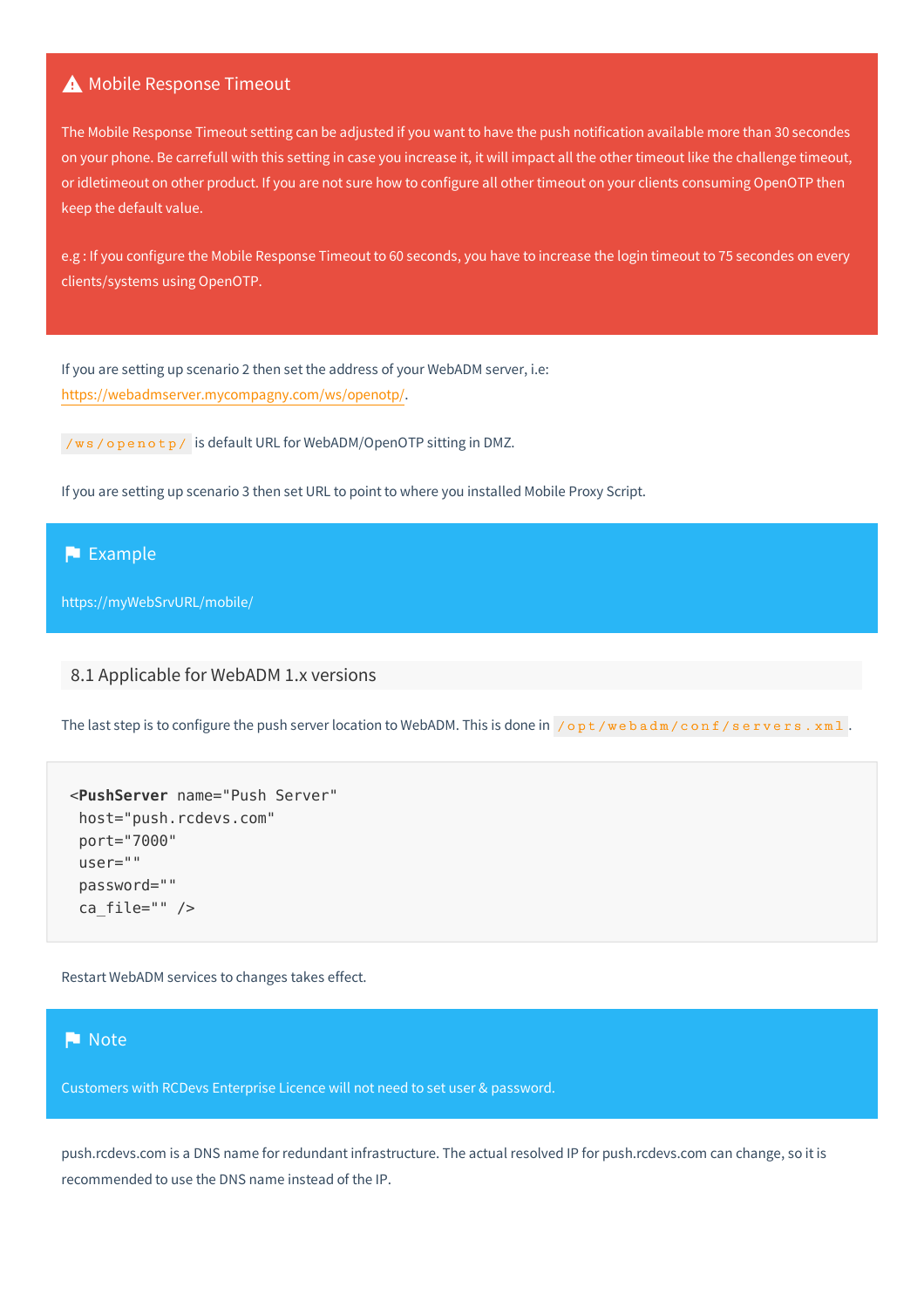The last step is to enable RCDevs cloud services in  $\sqrt{\frac{opt}{w}}$  badm/conf/webadm.conf.

cloud\_service yes

Your WebADM server(s) must be able to reach https://cloud.rcdevs.com

[root@webadm1 ~]# telnet cloud.rcdevs.com 443 Trying 149.202.186.103... Connected to cloud.rcdevs.com. Escape character is  $'$ ]'.

Have a look on [RCDevs](file:///var/lib/jenkins/jobs/docsite_prod/workspace/public/howtos/cloud_services/rcdevs_cloud_services/) Cloud Service documentation for more information.

# 9. OpenOTP Token Enrolment with User Self-Services

At this point your configuration is complete and you are ready to start enrolling OpenOTP Token. This chapter describes enrolling OpenOTP Token from the User Self-Service Desk application, available on your WebADM server.

OpenOTP Token is currently available on App Store for iPhone and on Google Play for Android.

Here we describe the User Self-Service Desk accessed through a WAProxy (Scenario 1). The methodology is, however, the same for all three scenarios.

#### **Note**

Also, note that user enrolment can be run directly through the WebADM administrator interface.

Logon in to User Self-Service Desk:

Once inside, click on OTP application menu and Register Token:

Choose the option QRCode-based. You can then choose between time-based or event-based.

Always prefer time-based if you are unsure which to choose. Open the OpenOTP Token mobile application, scan the QRCode.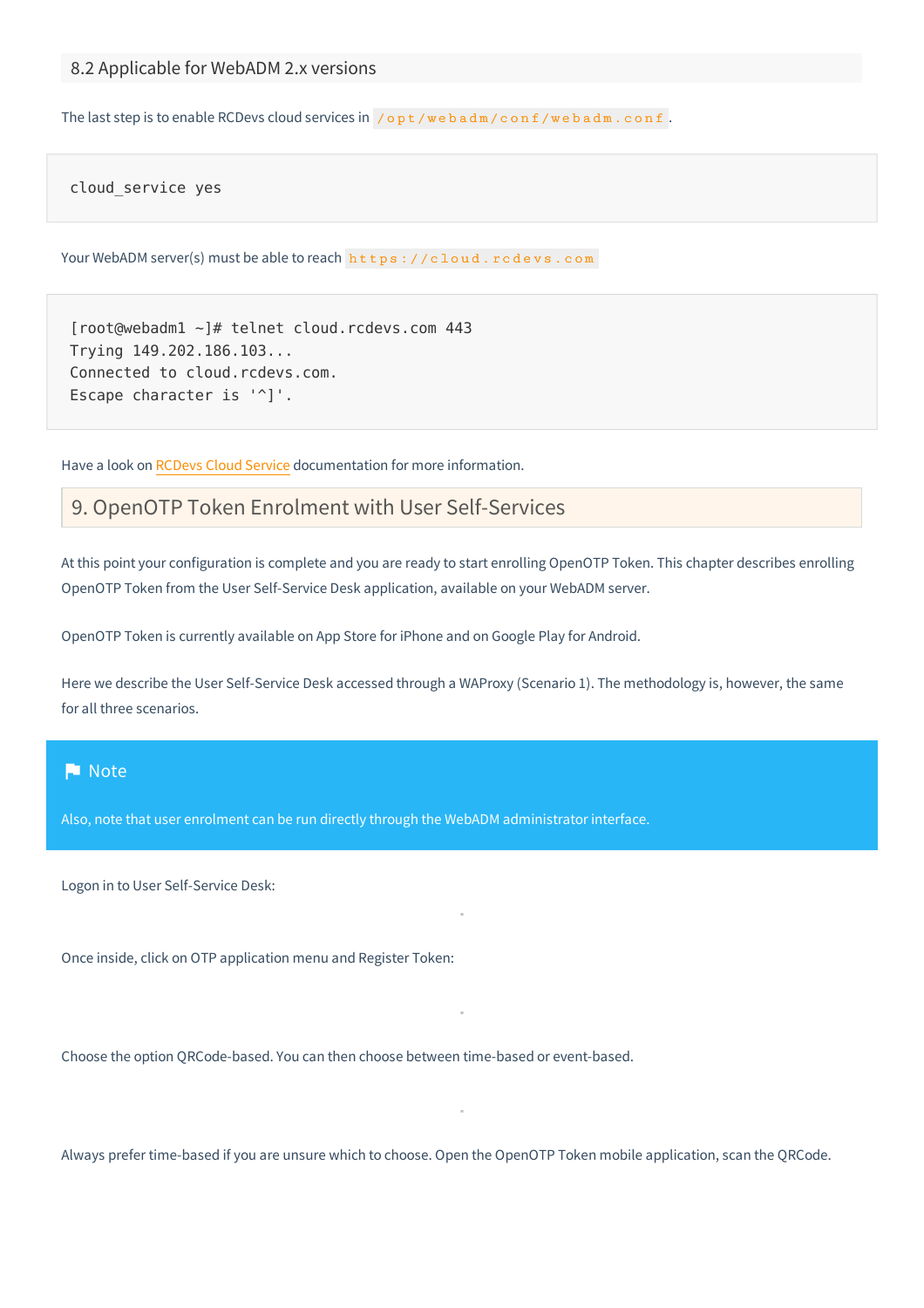### **A** Important

You must be connected to the Internet with your smartphone to enroll your OpenOTP Token.

## **A** Alert

If you end up with a screen like below, it's probably because your smartphone cannot communicate with the configured Mobile End Point URL (configured in chapter 8). Check both your mobile internet connectivity and Mobile End Point URL.

Otherwise, your OpenOTP Token will be automatically enrolled and ready for use! You should also see your Token enrolled within the User Self-Service Desk.

# 10. Enforcing Simple-Push Login & Testing

You can enforce simple-push login (one-tap access with approve/reject) for one single user, for a group of users, for all your users, or for a given application/device (see WebADM Client Policies). In this example, we enable simple-push login for a one individual user.

Go to WebADM GUI interface and click on the user that you like to configure for push notification. In object details, click on CONFIGURE WebADM Settings, then choose the OpenOTP Application.

 $\overline{\phantom{a}}$ 

Find the Token Features section (like in the picture below). Enable Simple-Push Login.

Save changes and go back to the User Self-Service Desk to test the push login.

In User Self-Service, choose Test Login. A push notification should appear in your Smartphone, similar to picture below:

Click on Approve and authentication should complete successfully!

# 11. OTP Types and NoWaitState flag

Receiving a push message requires the mobile to have a network connection. In case the mobile for some reason cannot receive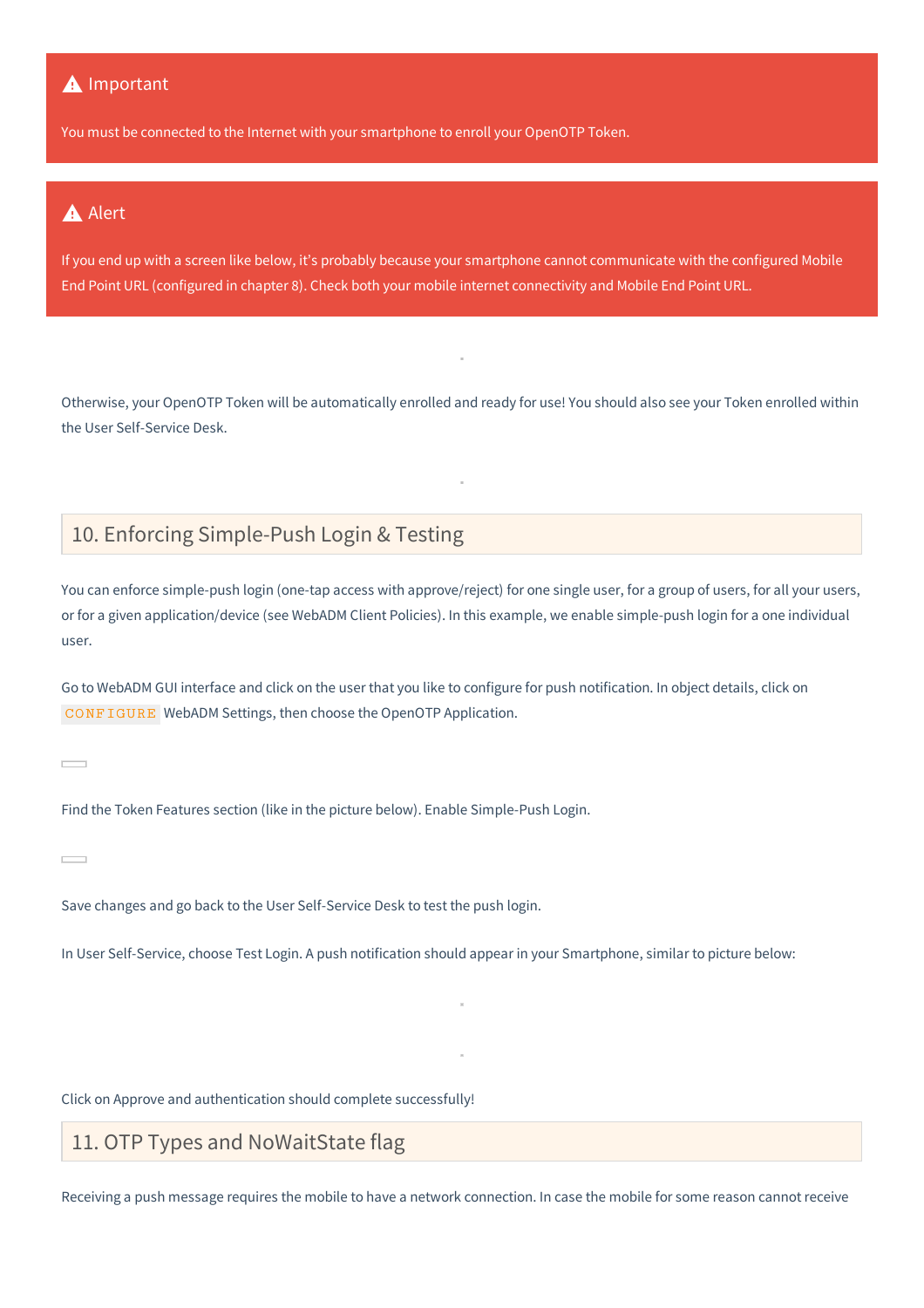the push message, OpenOTP implements a mecanism to bypass the wait for the simple push timeout.

#### 11.1 Normal Time or Event based OTPs

The regular OTPs displayed when your OpenOTP Token application is open are based on time or event counter. When an authentication is attempted with simple approve/reject workflow the OpenOTP server waits for a configured time for a response from a mobile. If there is no response, the user is asked for an OTP. If they provide the regular displayed OTP, then the NoWaitState flag is added to the user account. When that flag is present on users account, the simple push approve/reject is temporary disabled and for the next user login, the user will receive a displayed OTP push. If the user authenticate with the diplayed OTP push, then the  $N \circ W$  a it S t a t e flag is removed and the simple push is re-enabled.

### 11.2 Simple Push (Approve/Reject)

This is a simple push. This kind of push is received when the NoWaitState flag is NOT set on the user account.

#### 11.3 Displayed push

The displayed push is sent when the  $N \circ W$ aitState flag is present on the user account. That allow OpenOTP server to send a challenge request to the client system to allow the user to enter the 6 digits OTP without waiting for the simple push timeout.

If a user successfully authenticates with displayed push OTP, it means the user's phone is receiving push notifications and the NoWaitState flag can be removed from user's account, re-enabling simple approve/reject push for that user.

## 12. Use an existing Reverse Proxy to remplace WAProxy

Many other solutions, such as web application firewalls, load balancers or reverse proxies can also be used for forwarding the mobile push requests (or web applications) to WebADM, replacing WAProxy component.

In this chapter we explain the requirements for this only from WebADM perspective. Please refer to the documentation of the solution you are using for furhter details.

The Mobile endpoint URL configured in OpenOTP must point to the public interface for your front-end device:

Push responses from mobiles will then arrive at https://mfa.rcdevs.com/ws/openotp/ and must be forwarded to https://webadm\_backend/ws/openotp/ by your existing front-end component.

The IP address of the front-end device used to forward requests to WebADM servers must be configured in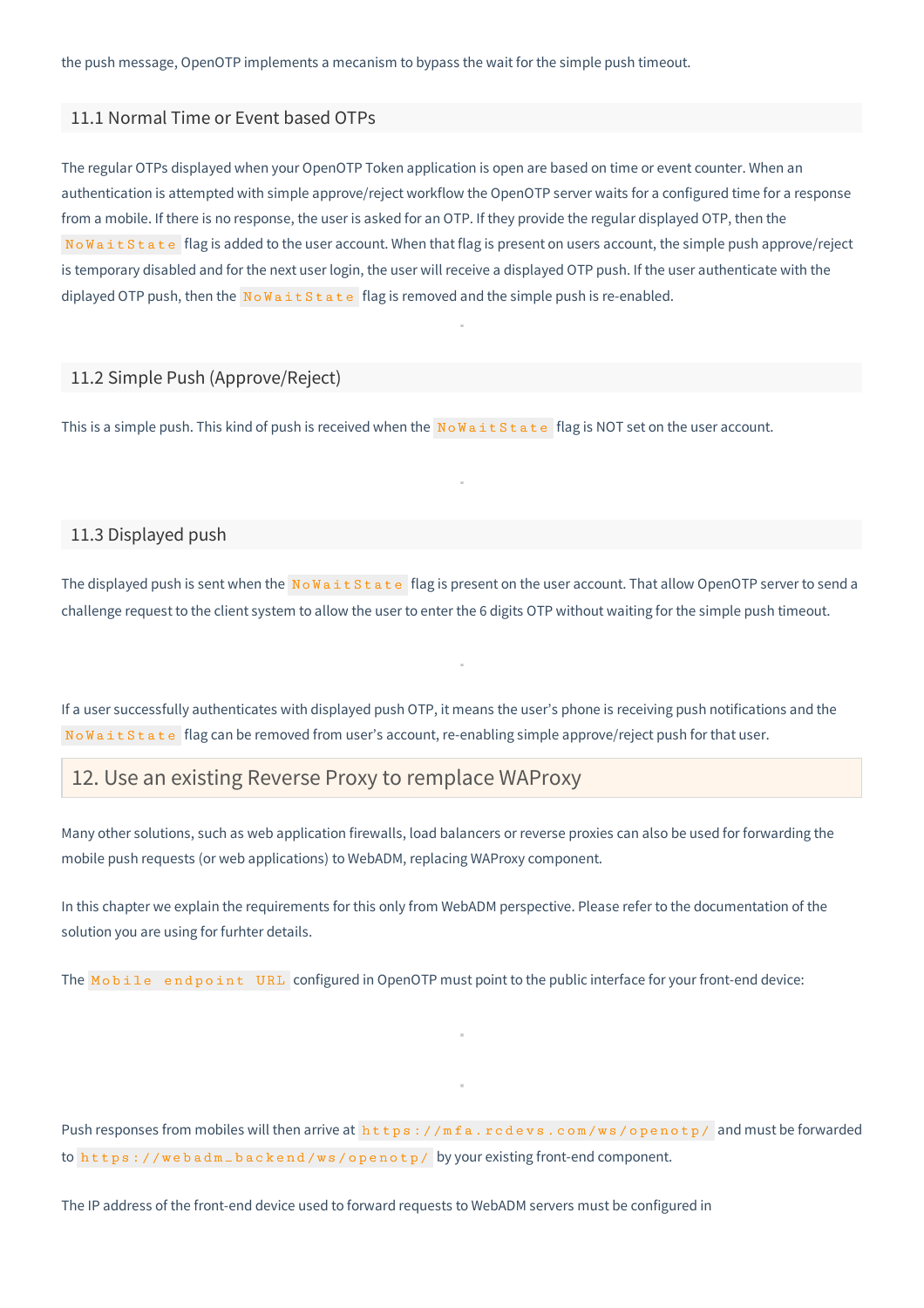/opt/webadm/conf/webadm.conf in order to be accepted by WebADM. This is the IP which is visible to WebADM, typically an internal IP and not the external IP.

# If your WebADM server is used behind a reverse-proxy or load-balancer, you need to # set the IP address(es) of your reverse-proxy server(s). Your proxy MUST create the # HTTP X FORWARDED FOR and HTTP X FORWARDED HOST headers.

reverse\_proxies , "192.168.0.100" "192.168.0.101"

Please also note above the requirement for HTTP\_X\_FORWARDED\_FOR and HTTP\_X\_FORWARDED\_HOST headers. There are required to have the end user/client IP visible in WebADM.

Here is a tutorial on how to configure IIS as [reverse-proxy](https://docs.microfocus.com/OMi/10.62/Content/OMi/AdminGuide/Hardening/RevProxy_IIS.htm)

## 13. Parameters sent in push responses for Web Application Firewall (WAF filtering)

Some customers will use their own equipments to forward mobile push responses to WebADM servers. If you plan to analyze and filter requests according to parameters which are included in the HTTP requests, you need to allow the below parameters in your WAF configuration according to your needs:

#### Register a Token

When a user try to register a push token, the following parameters are contained in the request sent to the WebADM backend:

| ostype  |  |  |  |
|---------|--|--|--|
| action  |  |  |  |
| pushid  |  |  |  |
| pincode |  |  |  |
| session |  |  |  |
| secret  |  |  |  |
| model   |  |  |  |
| serial  |  |  |  |
| clock   |  |  |  |
|         |  |  |  |

#### Unregister a Token

When a user try to unregister a push token from their phone, the following parameters are contained in the request sent to the WebADM backend:

| action            |  |  |  |
|-------------------|--|--|--|
| username          |  |  |  |
| domain            |  |  |  |
| password<br>clock |  |  |  |
|                   |  |  |  |
|                   |  |  |  |
|                   |  |  |  |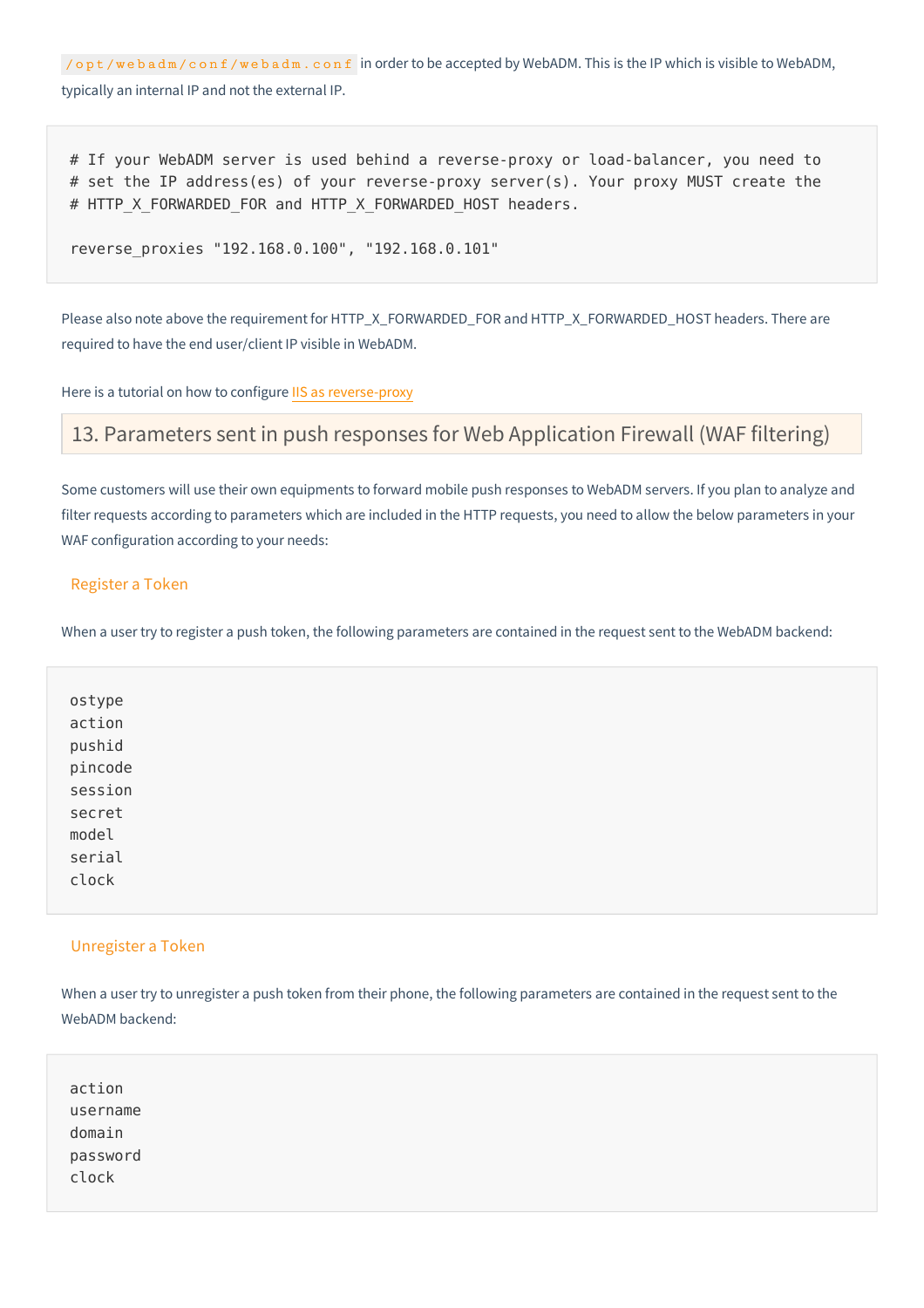### Push logins

When a user try to login with push notifications, the following parameters are contained in the request sent to the WebADM backend:

| session<br>action |  |  |  |
|-------------------|--|--|--|
| password          |  |  |  |
| pincode           |  |  |  |

### VOICE Biometric logins

When a user try to login with VOICE biometric authentication, the following parameters are contained in the request sent to the WebADM backend:

session action sample comment

### Signature requests

When a user performed a signature request, the following parameters are contained in the request sent to the WebADM backend:

session action password username domain signature initials comment localtime address certificate

#### User agent

For customers which are also performing filtering on HTTP headers, the following user agent are used: